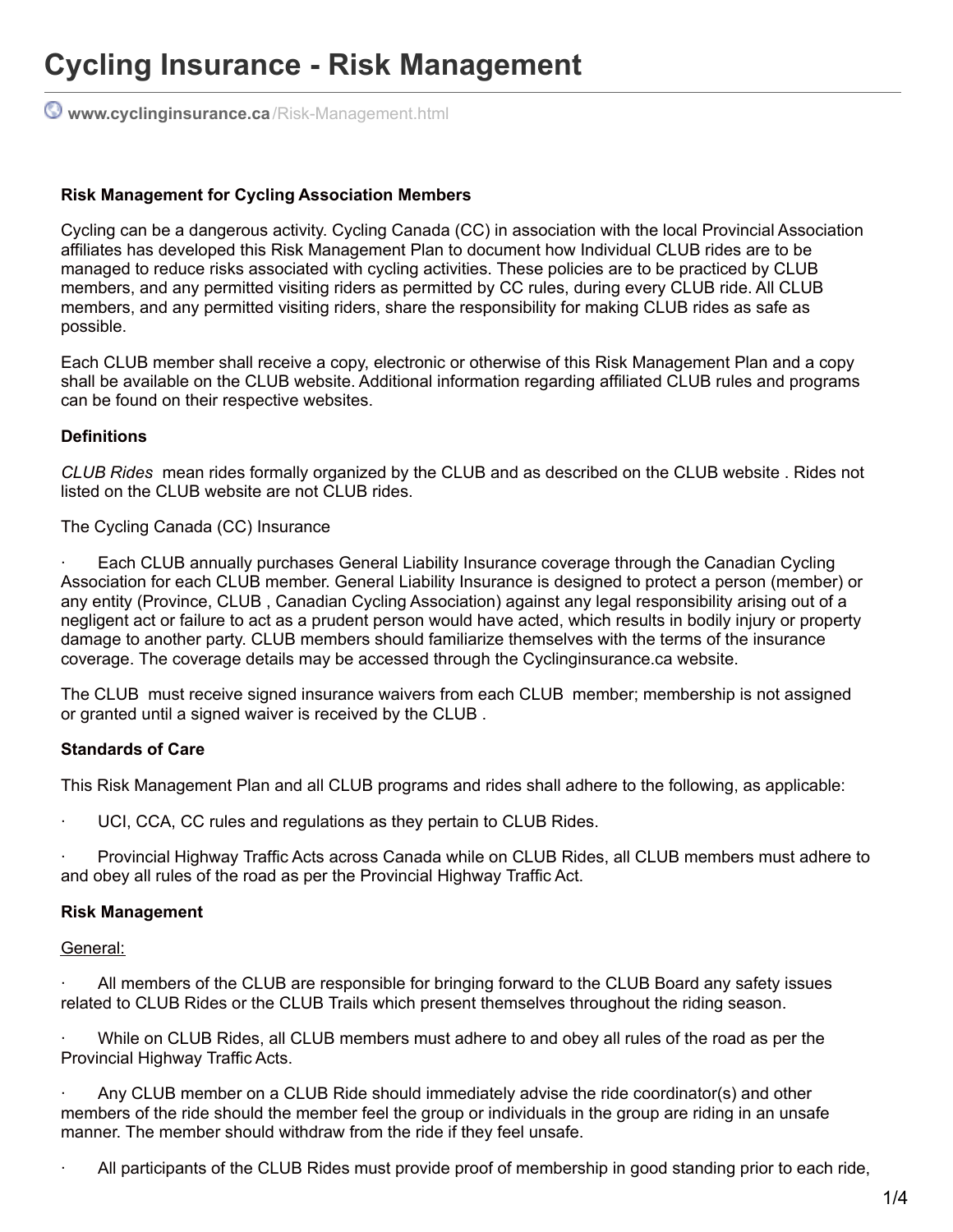if requested by the ride coordinator. If an ineligible rider insists on participating even after being asked not to, then the CLUB ide may proceed, however, the ride coordinator shall advise the ineligible rider, with a witness present, that he or she is ineligible and is not covered by any CLUB insurance and is responsible for all his/ her actions.

Each CLUB Ride participant will conduct themselves in a responsible manner and retains liability for their own actions.

# **Safety**

Helmets must be worn at all times on CLUB activities. Clubs are expected to operate both competitive and non-competitive events according to their established risk management procedures designed to reduce the possibility of accidents. All participants need to be informed that the ultimate responsibility for safety rests with the individuals.

## Ride Coordinators

· A ride coordinator(s) will be appointed by the CLUB Board for each CLUB Ride. The ride coordinator will identify himself/herself to the group so that everyone is aware of who is coordinating the ride. The ride coordinator may describe the general ride route, and may provide a brief safety tip at the commencement of the ride. Each individual group on a CLUB Ride may not have a coordinator.

The ride coordinator(s) has the final decision on all matters pertaining to the CLUB Ride and his/her decisions must be respected by all participants. The rider coordinator may appoint a designate should the ride coordinator be unable to attend a CLUB Ride.

Ride coordinators will carry cell phones for emergency use on all CLUB Rides and, from time to time, will remind riders to carry their own cell phones on CLUB Rides. Riders should immediately call 911 in the event of an emergency.

## Rides

· CLUB Rides on roads will be planned to use lesser- traveled roads where possible and practical.

· CLUB Rides will not run if lightning is present and will be cancelled if lightning is sighted.

· When a large number of riders come out for any given CLUB Ride ride, the riders will be encouraged by the ride coordinator to break into smaller groups. A size of 6-12 is a reasonable group. Groups should be at least 100 metres apart on the road to allow other vehicles to pass safely in two manoeuvres.

· Riders must not be left behind during an CLUB Ride unless they first confirm with the ride coordinator(s) that they are detaching from the group; all members of the CLUB Ride are responsible for ensuring they property notify the ride coordinator(s) if they are detaching from the group.

· CLUB members are responsible for ensuring that their bicycle is in good working order before attending each CLUB Ride.

Bicycle helmets must be worn at all times while participating in any CLUB ride and other protective equipment is strongly encouraged (e.g., gloves, eye wear).

Front and rear lights are required during any CLUB Ride which takes place one half hour before sunset and/ or which may extend into darkness.

· While trail riding all riders must be courteous and considerate of other trail users and the trail system.

· CLUB members are responsible for ensuring they are sufficiently fit for their desired activity.

CLUB members are responsible for bringing sufficient liquids and food, as required, for each CLUB Ride, as well as appropriate tools/ spare tubes, etc.

· CLUB members are not to be under the influence of any drug or beverage product that could impair their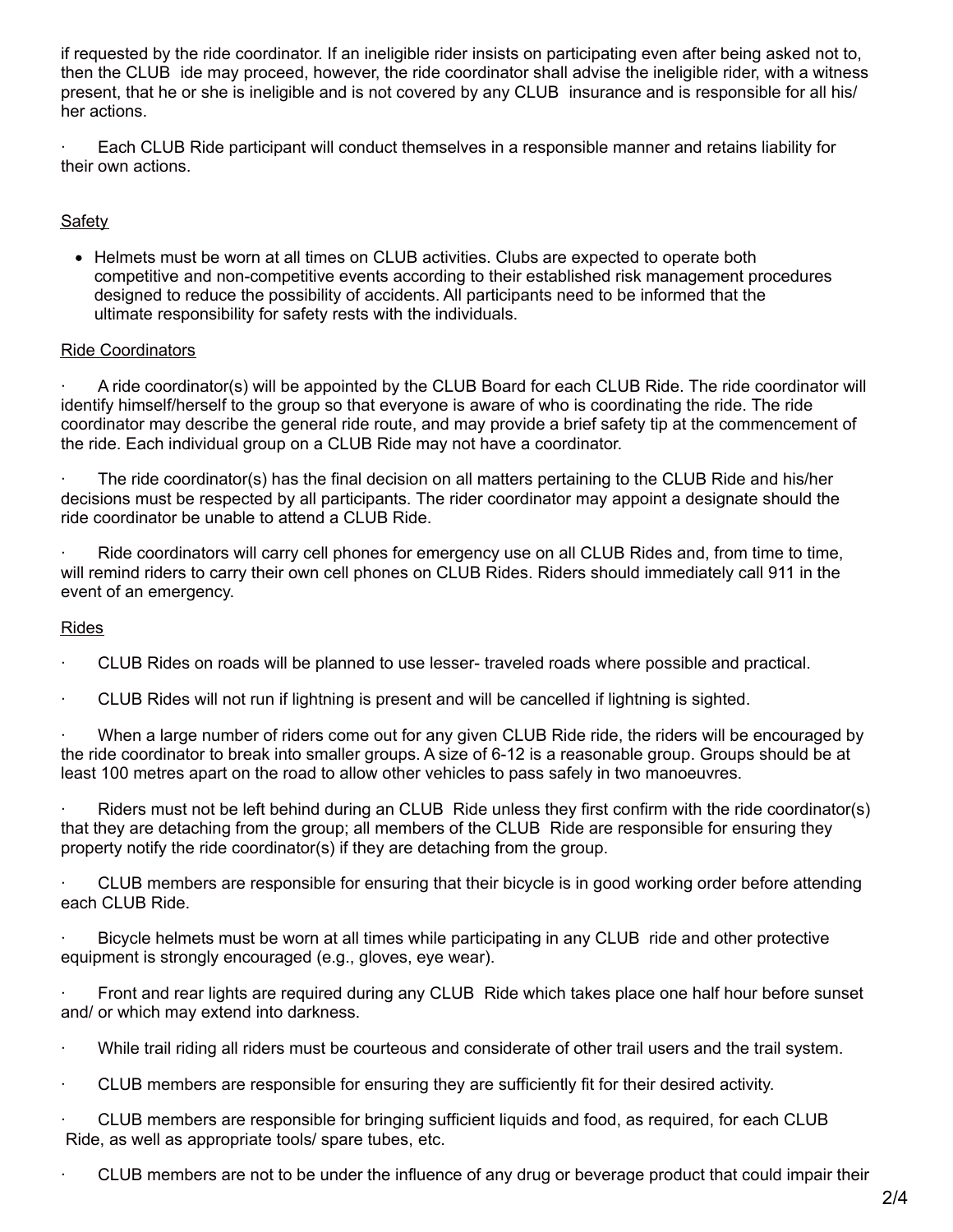riding judgment while on a CLUB Ride.

· Any and every accident on a CLUB Ride shall be immediately reported to a CLUB Board member to be reported to the Provincial Cycling Association through the proper reporting procedures and forms provided by CC. The list of Board members can be found on the CLUB website.

For non-CLUB riders wishing to try-out a CLUB Ride, extra waiver forms may be available at the beginning of each club ride. Proof of OCA membership will be required. (Citizen Permit, UCI or Affiliate Club Membership). Note prior approval by the club is required.

- For non-OCA members wishing to try out a CLUB Ride, the club will have designated try-out dates where an individual can try out the club on a one-time basis. Prior notification is required and a waiver and sign-in form will be required prior to participation. All non-members participating in the program are asked to bring any emergency medical information and a health card.

# **Skills Development**

The CLUB encourages all riders to be comfortable and proficient with group riding before joining a CLUB ride.

· To support rider skills development, the CLUB will periodically hold skills development programs for road riding and/ or mountain biking and encourages all CLUB members to attend these programs and / or other cycling skills courses.

· Riders may be requested to complete a skills development program before attending or continuing to attend regular scheduled CLUB rides. This applies for both road and off-road CLUB rides.

New or novice member are encouraged to participate in the Learn to Ride programs offered by the CLUB before participating in more challenging or technically advanced rides.

## **Waivers**

*a. All club members must complete the Provincial/Cycling Canada waiver prior to obtaining membership. This can be done through the provincial membership registration site. Physical waivers may be approved with prior consent. Physical waivers for participants under the age of* 19 are required to be sent in to the OCA office, completed by a parent or legal guardian prior to *membership being issued.*

*b. Do not alter the waiver in any way, specifically the language or spacing. Paper waivers must be submitted on the appropriate sized paper (8.5 X 11)*

*c. Club members under the age of 18 when joining the club must have an adult (18 years or older) complete the waivers. It can be signed by someone other than the parent or legal guardian but they may find themselves in an awkward position in the event of*

*litigation, since they are accepting responsibility for the youth's participation.*

d. Waivers will be stored at the Provincial office for a minimum of 7 years, to ensure that they *can be accessed if legal action is taken against the club. Waivers are crucial in defending the club and the Provincial Association and CC during litigation.*